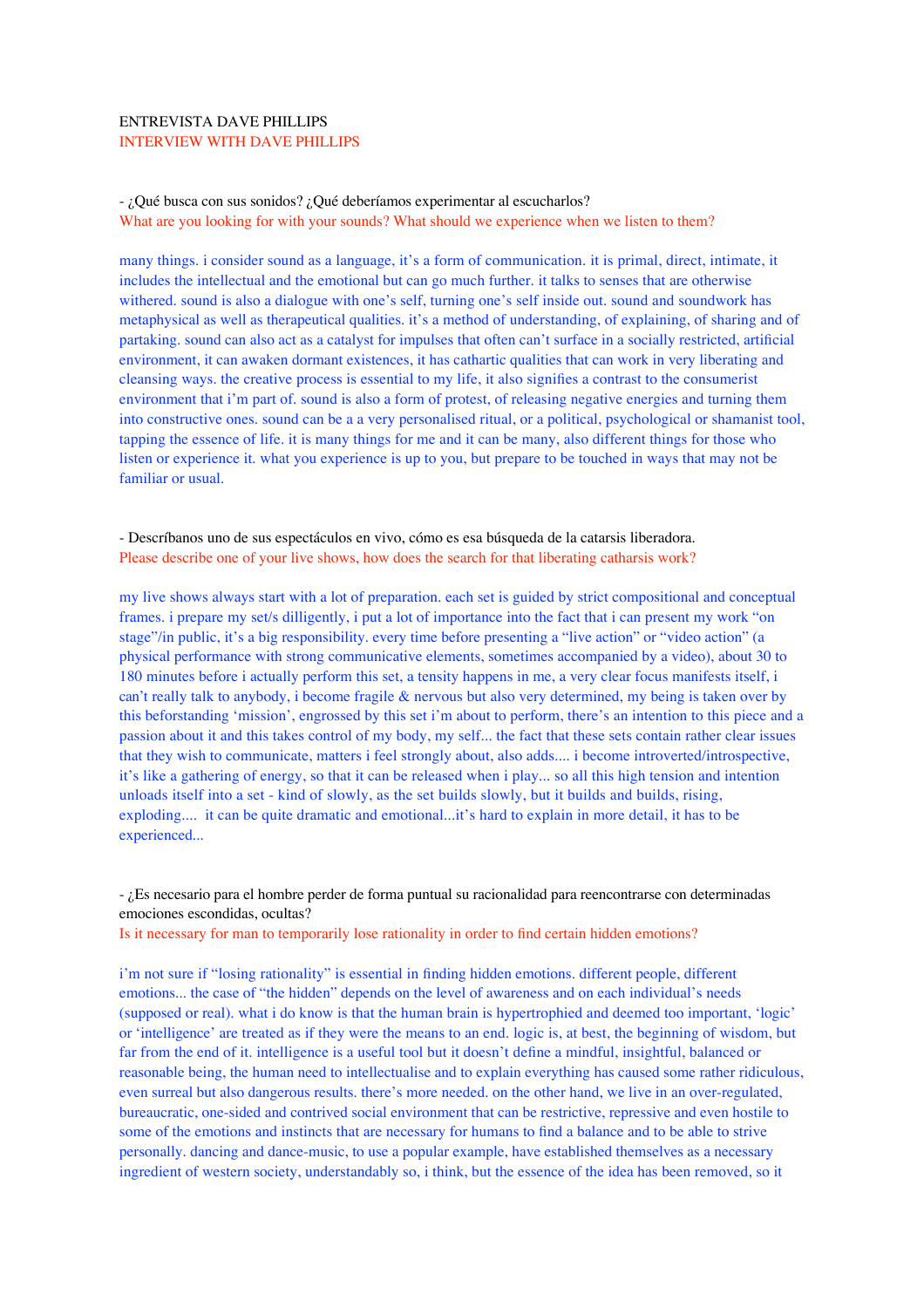has become part of an 'event-culture' that usually happens in artificial and commercialised environments, in soft, subdued forms, with the aid of designer drugs, and i'm not saying drugs are a bad thing, not at all, there just seems something missing when one or two types of drugs seem such essential ingredients in attempting to seek a release.

either way... hu/man existence as it is currently established is out of balance (unsurprisingly, in very regulated and contrived ways, giving the impression that there is a balance, or at least control), and so, yes, it is necessary to regain that balance, by creating "life" which can be somewhat chaotic, so to let one's self "lose rationality", to let go of inhibitions, to fall into a trance, to indulge in liberating personal rituals, to "lose control" (or whatever else you want to call it), it is an important part of life. if you wanna be alive.

- ¿Cuáles son esas emociones que cree que el hombre ha perdido por el desarrollo de la civilización? Which emotions do you think man has lost with the development of civilization?

i'd be hard pressed to name the emotions that have been lost, but it has to do with our ability to feel like part of a whole rather than to feel that we're the superior, ruling element who controls/runs the whole; or about the child-like fire we so easily let extinguish when we 'function' in an 'adult' world; or the way that we have established alternate realities or parallel societies that people actually believe are complete; or the way that we allow our consumer society to indulge in the continual accumulation of goods to the point where we are so immersed that we don't even question it anymore (let alone what it implies); the way that a lot of the ruling class or those in socially high positions are driven by short-term goals and by maintaining their status quo without realising what their position is based upon than, rather than effecting something that matters beyond their navel ; the way that so many lies are spread, not only in trying to sell products; the way that feminism hasn't really accomplished anything but that bossy women who act like men in a male world act as if it did; the way that social values have become inferior to personal enrichement; the way that greed is spread through all social classes; the way that our natural evnironment has become a place for stocking up on ressources, the way we mistreat and exploit just to maintain our affluence (even though this dirty work is outsourced); the pathological competitiveness that makes us forget about cooperation; the fact that we have only one life and only one planet and that we still fail to grasp that we're all in the same boat, that we are hardly challenged to go beyond the rat-race and, for example, be more humble and more honest or dignified because we know that all these things require too much effort and may lower our social status; that we rather wait for things to happen and just go with the flow and become complacent, fat and diseased and lose all self-respect... instead we send missions to mars to discover new life while we are killing off species after species on the planet we live on.

the human species is one of the youngest animals on this planet and we are still in our infant shoes. this has nothing to do with intelligence. we should look around us and see what's there, what's really there: people, animals, nature, the environment. this is what we have, this is here and now. the priorities should be clear. to destroy or exploit all this seems suicidal and just plain supid. nature doesn't need us. we could start acting like the thoughtful, mindful beings that we believe ourselves to be.

- ¿Qué papel cree que le corresponde a la humanidad en el planeta? ¿Es el que está jugando? ¿Será la propia evolución la que nos haga corregir el rumbo?

What role do you think humanity has in this planet? Is it the role it is currently playing? Will evolution itself make us correct our ways?

that's difficult to answer. likesaid i think mankind is still in its infancy and has yet to find its balance within the bigger picture. evolution is as unpredictable as life, i don't like to indulge in speculation. i also don't like to indulge in apocalyptic visions and say that we are digging our own grave, i think that nature is very strong and can handle us. can we handle ourselves though? i wonder why we humans must be such a greedy and ungrateful parasites on this planet. why all this pain and death that could be avoided - it just seems dumb. we do, after all, have the intelligence to do amazing things, so why do we not use it in ways where it matters? what will it actually take for us to find our place within nature? maybe the point is even that we don't - as long as we keep on going. i don't know... what i find important in all this is to start with one's self, to be mindful of one's own actions and to seize responsibility. if he or she feels like that, of course. we need to liberate ourselves from this ratrace we're in and the aristocracy that rules and establish a more dignified humanity and